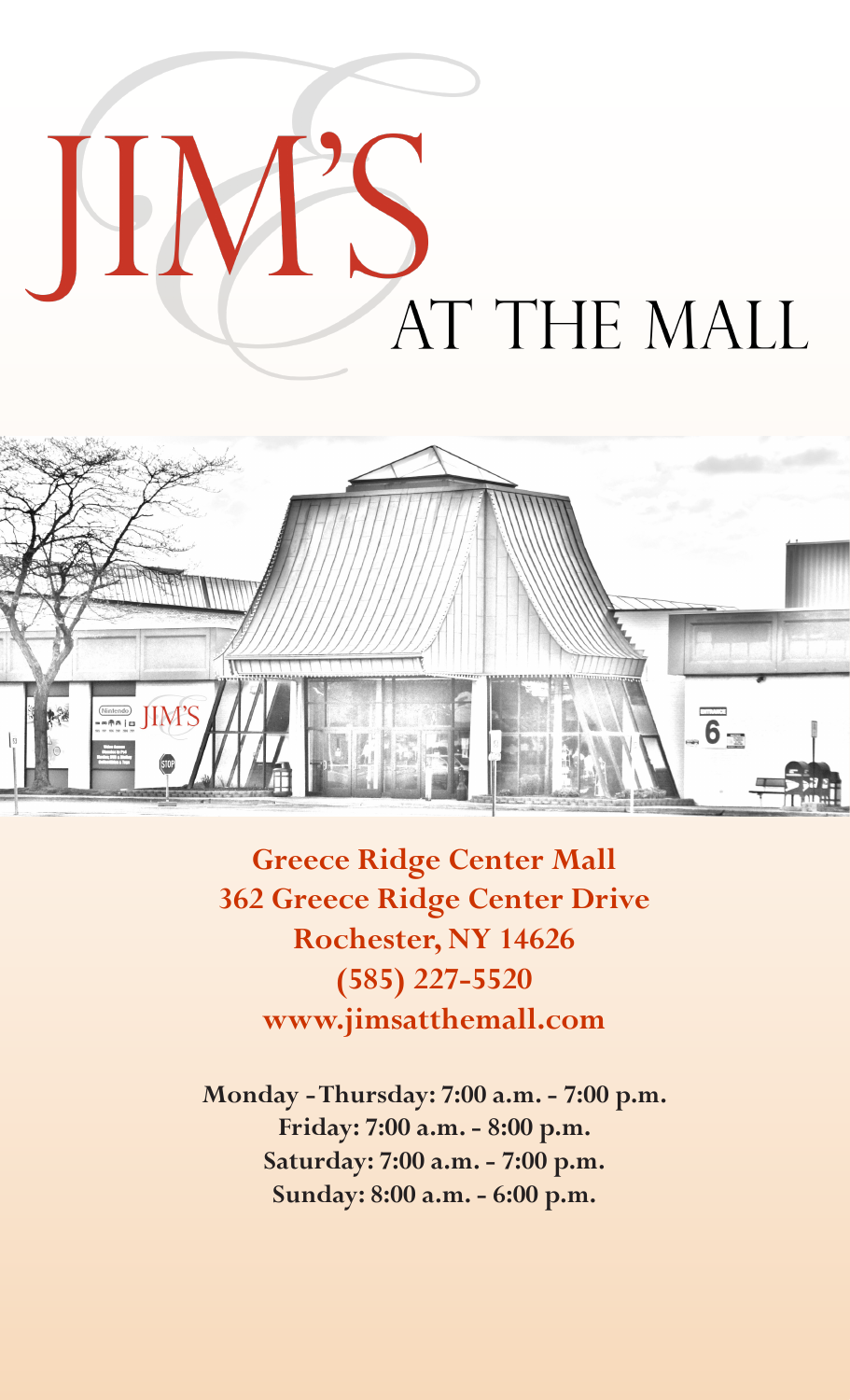Breakfast Menu

Sunrise Specials

# **Eye Opener**

Two eggs any style, toast and choice of one of the following: potato, fruit or applesauce. 5.29

**Scrambled Mix-In** Scrambled eggs with choice of one item (peppers, tomato, onions, mushrooms, ham, sausage or cheese), toast and choice of one of the following: potato, fruit or applesauce. 5.99

**Additional Vegetables** .99 or **Meat** 1.29 **Grits Special** Two eggs, choice of meat, grits, toast. 6.79

Omelets

*All omelets are made with three x-large eggs and served with toast* Add potatoes, fruit or applesauce. 1.29 • Add Egg Beaters or Egg Whites. 1.09 **Plain Omelet** 4.49 **Western Omelet**

**Broccoli, Tomato and Cheddar Omelet**  6.79

**Ham and Cheese Omelet** 6.49 **Artichoke and Swiss Omelet** 6.49 **Artist's Omelet** Choose any 4 items. 7.09 **MOPS Omelet**

Mushrooms, onions, peppers and Swiss. 6.99

**\* Papou's Greek Omelet** Spinach, tomatoes and feta cheese. 6.99 **Denver Omelet** Diced ham, peppers, onions and cheese. 6.99 **Spanish Omelet** Peppers, onions, salsa and cheddar. 6.99 **Cheese Omelet** 4.99 **Bacon and Cheese Omelet** 6.49 **Mushroom and Cheese Omelet** 6.49 **Mar Omelet**

Bacon, mushrooms, spinach, Swiss. 6.99

**GF - Available as Gluten Free \* - Jim's Favorite**

# **Breakfast available daily 7:00 a.m. - 2:00 p.m. Sunday available 8:00 a.m. - 2:00 p.m.**

## **Late Riser**

Two eggs any style with choice of ham, bacon or sausage, toast and choice of one of the following: potato, fruit or applesauce. 6.79

**Two Eggs** any style with toast. 3.39

**One Egg** any style with toast. 2.99 **2-2-2**

Two eggs any style, two pancakes or french toast, and bacon, sausage or ham. 6.99

*Melets,*<br>
omelets, are made with three x-large eggs and served with toast<br>
d potatocs, fruit or applesauce. 1.29 • Add Egg Beaters on Egg Whites. 1.99<br>
Pain Omelet + 49<br>
Frocoli, Tomato and Cheedar Omelet Direct ham and Diced ham and onions. 6.29 **Vegetable Omelet** Any combination of four (4) vegetables and/or cheeses. 6.99 **Three Cheese Omelet** American, Swiss and cheddar. 6.69 **\* Nana's Italian Omelet** Sausage, onions and cheese. 6.99 **Bypass Omelet** Diced ham, bacon, sausage and cheese. 6.99 **Corned Beef Hash and Cheese Omelet** 8.99 **Philly Omelet**

Roast beef, peppers, onions and cheese. 8.29 **Belly Buster Omelet**

Ham, tomatoes, onions, garlic, and cheddar, stuffed with hash browns. 8.49

**Gobbler Omelet** Turkey, onions and Swiss. 8.49

**Cyndi Omelet** Three cheese and bacon. 6.99

**Sausage, Egg and Cheese** 3.99

*Omelet Choices: ham, bacon, sausage, pepper, onion, tomato, broccoli, spinach, artichoke, mushrooms Cheeses: American, Swiss, feta, cheddar, mozzarella, provolone*

Whams (Egg Sandwich)

*Fried egg over hard on a grilled hard roll • Add Potatoes. 1.39*

**Egg and Cheese** 3.39 **Bacon, Egg and Cheese** 3.99 **Ham, Egg and Cheese** 3.99 **Denver** Diced ham, peppers, onions and cheese. 3.99 **Turkey, Egg and Cheese** 4.69

**Canadian Bacon, Egg and Cheese** 4.39 **Western** Diced ham, cheese and onions. 3.99 **\* "Kobe" Slam Wham** Shaved steak, eggs and cheese. 4.69

Kids Breakfast Menu

*For our guests age 10 and under! • Not available for take-out. No exceptions. Drinks not included.*

**One Egg** with toast and one bacon strip or sausage patty. 3.19 **One Mickey Pancake** 2.99 **One Mickey Pancake** with one egg. 3.19 **One Mickey Pancake** with a bacon strip or sausage patty. 3.19 **One Slice of French Toast** with a bacon strip or sausage patty. 3.19 **1/2 Waffle** with a bacon strip or sausage patty. 3.39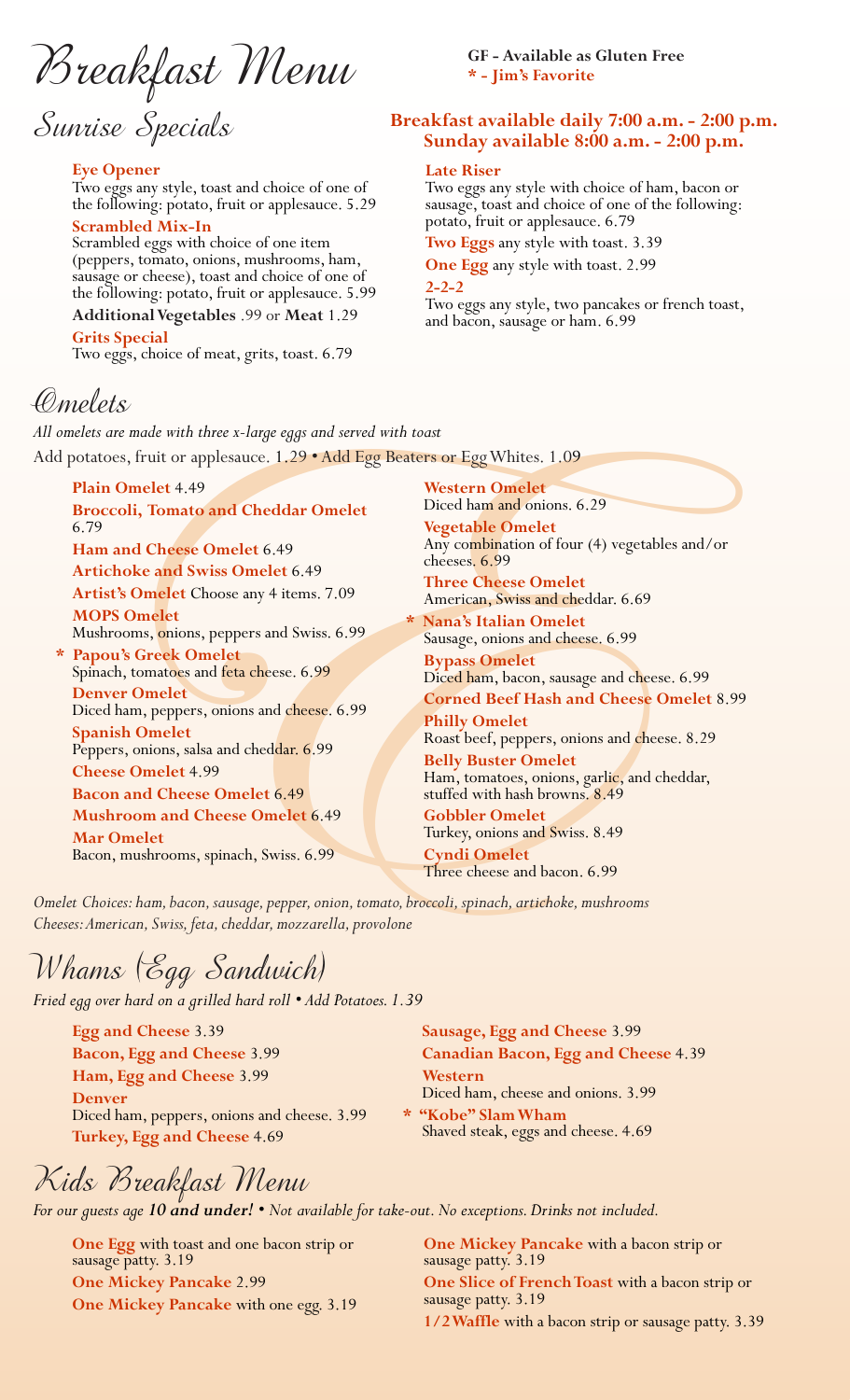Breakfast Menu

# Signature 9tems

# **\* Calista Frittata**

Ham, bacon, sausage and cheese mixed with home fries and two eggs, served with toast. 8.39

# **#1 Frittata**

Peppers, onions and Italian sausage mixed with home fries and two eggs, served with toast. 7.99

# **#2 Frittata**

Broccoli and tomatoes mixed with home fries and two eggs, topped with melted cheddar cheese, served with toast. 7.99

### **#3 Frittata**

Artichokes, peppers and onions mixed with home fries and two eggs, topped with melted swiss cheese, served with toast. 8.39

#### **#4 Frittata**

Make your own frittata with any four items mixed with home fries and two eggs, served with toast. 8.99

**Elena Delight**<br>Ham, tomatoes, and onions mixed with hash browns and two eggs, topped with melted cheddar cheese, served with toast. 7.99

**GF - Available as Gluten Free \* - Jim's Favorite**

# **Breakfast available daily 7:00 a.m. - 2:00 p.m. Sunday available 8:00 a.m. - 2:00 p.m.**

#### **Cattleman's Breakfast**

Sirloin steak, choice of potato, two eggs and toast. 10.99

#### **Homemade Corned Beef and Hash**

Grilled corned beef and hash with two eggs any style, served with toast. 9.29

**\* Eggs Benedict** Two poached eggs on an English muffin with Canadian bacon, topped with hollandaise sauce. 7.99 • with potato 8.49

## **Eggs Florentine**

Two poached eggs on an English muffin with spinach, topped with hollandaise sauce. 7.99 • with potato 8.49

#### **Texas Hash**

Grilled corned beef and hash with BBQ sauce, two eggs any style, served with Texas toast. 9.49

#### **"Jay"**

Eggs over easy with shaved ham on Italian toast, served with hollandaise sauce and a side of potato. 8.49

*Frittata Choices: ham, bacon, sausage, pepper, onion, tomato, broccoli, spinach, artichoke, mushrooms Cheeses: American, Swiss, feta, cheddar, mozzarella, provolone*

From the Griddle

**Buttermilk Pancakes** Full Stack (3) 4.99 • Short Stack (2) 3.99

**\* Buttermilk Pancakes** with any one of the following: bananas, blueberries, chocolate chips, peaches, walnuts or cinnamon raisin.

Full Stack (3) 6.49 • Short Stack (2) 5.49 • One (1) 3.59

**Waffle** 6.49

**Waffle** with any one of the following: bananas, blueberries, chocolate chips, peaches, walnuts or cinnamon raisin. 7.79

**Warm Fruit-Topped Waffle** with any of the following: strawberries, blueberries, or apple cinnamon. 7.79

Breakfast Sides **Toast**

White, wheat, sourdough, rye, pumpernickel. 2.29

**Raisin, Italian or Texas Toast** 2.39

**Grilled or Toasted Bagel** 2.49

with cream cheese. 3.09

**Grilled Hard Roll** or **English Muffin** 2.29

**Muffin** or **Danish** 2.79

- **GF Cereal** 2.49
- **\* Coffee Cake** 2.39
- **GF Cup of Seasonal Fruit** 3.19

# **French Toast**

**EVALUATION**<br>
As Frichals and onions mixed with a summation to the space of and health sections, propers and onions mixed with the points of the following<br>
that Fried and the section of the state of the state of the state Full Stack (3) 4.99 • Short Stack (2) 3.99 **Raisin Bread French Toast** Full Stack (4) 5.99 • Short Stack (3) 4.99 **Whole Wheat French Toast** Full Stack (3) 4.99 • Short Stack (2) 3.99

**\* Cinnamon Texas French Toast** Full Stack (3) 6.29 • Short Stack (2) 4.99 **Cinnamon French Bread French Toast**

Full Stack (4) 6.29 • Short Stack (2) 4.99

- **GF Home Fries or Hash Browns** 2.99
- **GF Sausage Patties** (2), **Bacon** (3) or **Ham Steak** 3.39
- **GF Canadian Bacon** (3) 3.49
- **GF Homemade Grilled Corned Beef Hash** 4.99
- **GF Oatmeal** Cup 2.49 Bowl 3.19 with raisins or nuts Cup 3.19 • Bowl 3.79
- **GF Grits** Cup 2.99 Bowl 3.39
- **GF Lowfat Greek Vanilla Yogurt** with granola and fruit. 5.49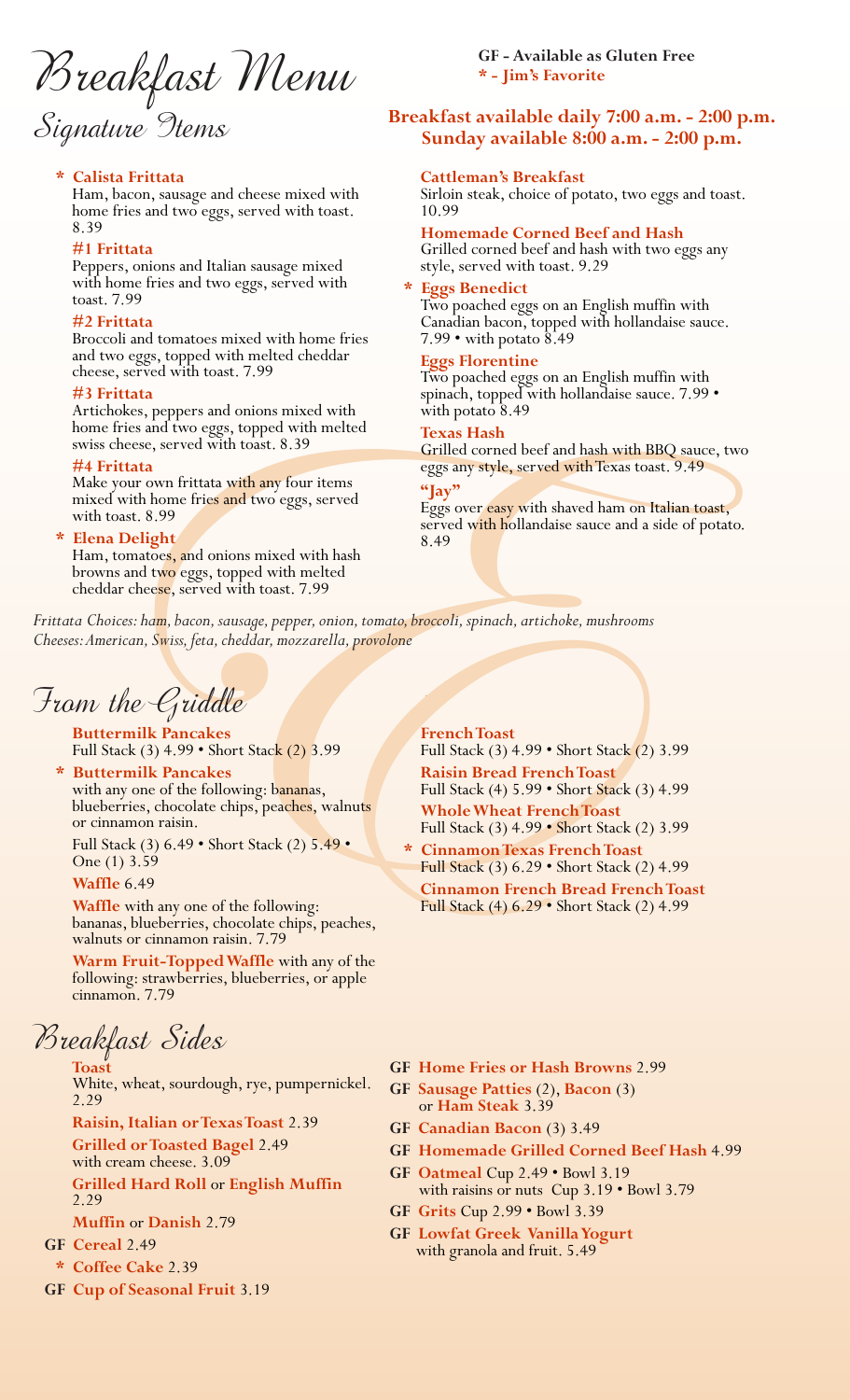Appetizers

# **Steamed Clams**

Tender, hard-shell clams (11-16) steamed and served with drawn butter. 7.99

# **Crisp Onion Rings**

A large bowl of sweet onion rings lightly coated and deep-fried to a golden brown. 4.99

# **Fried Mozzarella Sticks**

Five crispy, breaded sticks filled with warm, melted mozzarella cheese with marinara sauce for dipping. 5.99

# **GF Stuffed Potato Skins**

Five crispy potato boats loaded with melted cheddar and real bacon bits served with sour cream and chives for dipping. 7.99

# **GF Sweet Potato Fries**

A large bowl of crisp, sweet potato fries. 3.99

# **\* Spinach & Artichoke Quesadilla** Floured tortilla with spinach, artichokes, roasted red peppers, pepper-jack and salsa for dipping. 8.49 / With chicken 10.49

# **GF - Available as Gluten Free \* - Jim's Favorite**

# **Chicken Wings**

Jumbo wings tossed in either mild, sweet and tangy Critic's Sauce, traditional Buffalo sauce (mild or hot) or garlic parm with bleu cheese and celery sticks. 5 Wings 7.59 / 10 Wings 12.99

# **\* Chicken Cheddar Quesadillas**

Melted cheddar cheese and tasty chicken tenders tossed in sweet and tangy Critic's Sauce all in a warm, crisp flour tortilla with bleu cheese dipping sauce. 10.29

# **Cheese Fries**

A large bowl of our crisp French fries topped with melted cheddar and mozzarella cheeses, real bacon bits and sour cream - enough for two. 7.49

# **Chili Fries or Nacho Chips**

A large bowl of either tortilla chips or crisp, golden French fries topped with homemade chili, melted sharp cheddar cheese and sour cream - enough for two. 7.49

# Homemade Soups & Chili

Please ask your server for today's selections. Bowl 4.19 / Cup 3.49

- **GF Hearty California-Style Chili** Homemade chili topped with shredded sharp cheddar and freshly diced onion. 5.59 / Plain Chili 5.09
- **\* Crock of Homemade French Onion Soup**

Topped with melted provolone cheese and homemade croutons. 5.59 **Seafood Bisque** 

(Wednesdays) Bowl 5.39 / Cup 4.79

**New England Clam Chowder** (Fridays) Bowl 5.39 / Cup 4.79

# Salads **All homemade salad dressings are available to take home by the pint for 8.99 Salad Dressing Choices:**

# **Taco Salad**

A large tortilla shell bowl of fresh salad greens topped with homemade chili, sharp cheddar cheese, diced tomatoes onions, sour cream, salsa and tortilla chips. 10.99

# **Chicken Caesar Salad**

Fresh salad greens topped with broiled, marinated chicken breast, tomatoes, bacon, croutons and parmesan cheese tossed in Caesar dressing. 10.49 Without chicken 7.99

# **GF Julienne Salad**

A large bowl of crisp, fresh salad topped with julienne slices of turkey breast, ham, American and Swiss cheeses, hardboiled egg and tomatoes with your choice of dressing. 10.49

# **GF Mediterranean Salad**

A large bowl of crisp, mixed salad greens topped with artichoke hearts, roasted red peppers, kalamata olives, crumbled feta cheese and tomatoes with your choice of dressing. 11.29

# **Buffalo Chicken Salad**

Sliced all-white-meat chicken tenders tossed in Buffalo wing sauce on a large salad with tomatoes and sharp cheddar cheese with bleu cheese dressing. 10.49

# **\* Santa Fe Salad**

A large tortilla shell bowl filled with fresh salad greens, topped with sliced grilled chicken breast, sharp cheddar cheese, diced tomatoes and onions, sour cream, salsa and tortilla chips. 10.99

# **GF Choice Salad**

A large bowl of garden-fresh salad topped with your choice of tuna, chicken or crabmeat salad, shredded cheddar cheese, hardboiled egg and tomatoes with your choice of dressing. 10.49

# **\* Chicken Greek Salad**

Grilled chicken breast on fresh salad greens with kalamata olives, peppers, onions and tomatoes, with grilled pita points. 11.49

# **Cold Plate**

One (1) Scoop of tuna, chicken or crab salad, hardboiled egg, sliced tomatoes, sliced cheese and choice of macaroni salad or cottage cheese. 10.49

# **Combo Cold Plate**

Choice of two (2) scoops of tuna, chicken or crab salad, hardboiled egg, sliced tomatoes, sliced cheese and choice of macaroni salad or cottage cheese. 10.99

# **(homemade\*)**

Fractrice burston transformation of the control of the search Chain Chain and the same of National control of Artichology (and The Sphere Teach and the same of the control of the same displane and oping 8.45 / With chicke Balsamic Vinaigrette\* Ranch\* Italian\* Bleu Cheese\* Parmesan Peppercorn\* Poppy Seed\* Thousand Island\* Greek\* Honey Mustard Caesar Red Raspberry Vinaigrette (FF) Lite Italian Oil & Vinegar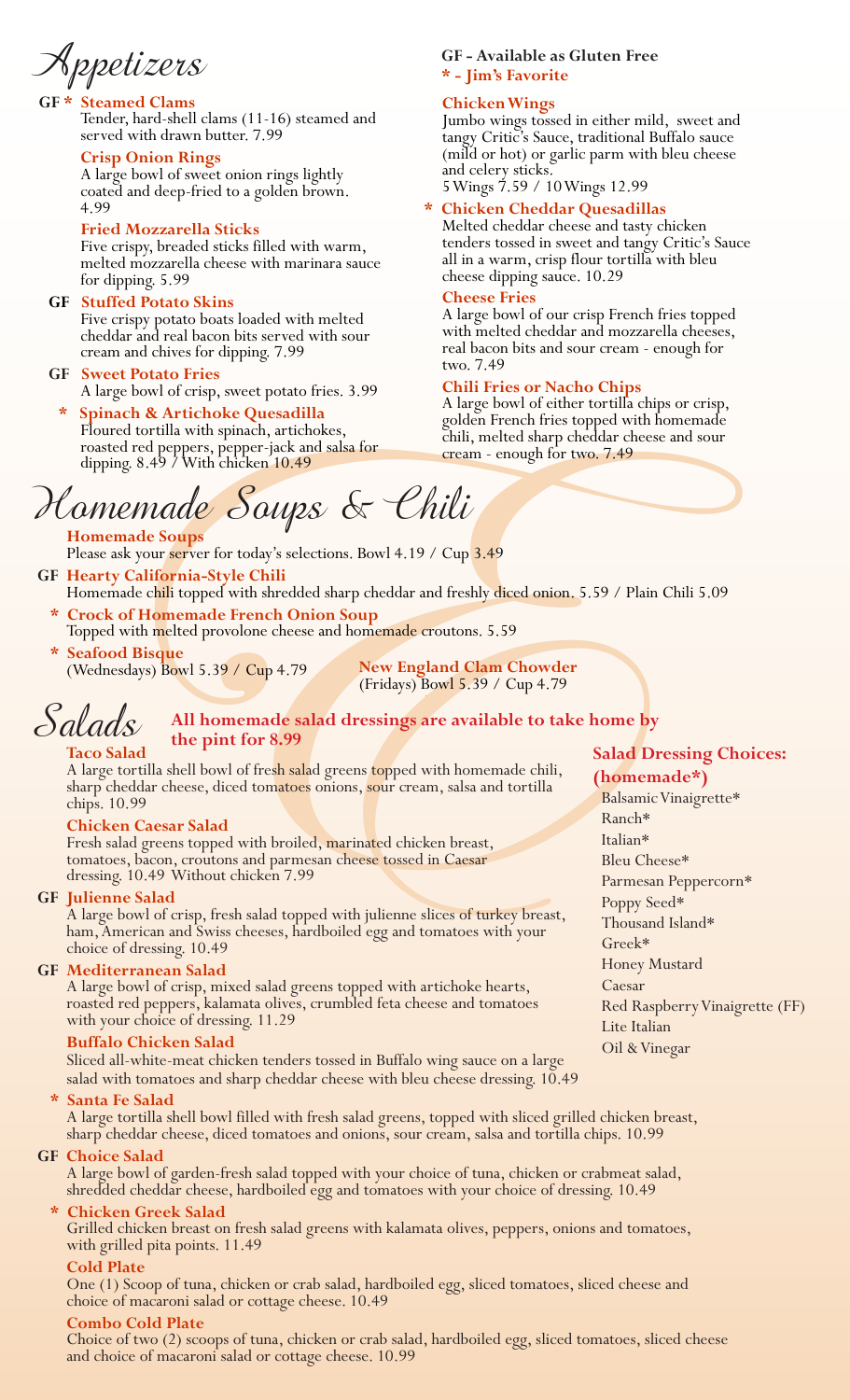Melts & Wraps

# **Patty Melt**

A 6-oz., lean beef burger patty with melted American cheese, Thousand Island dressing and fresh sautéed onions on grilled rye. 10.99

**\* Roast Beef Sourdough Melt** Slices of warm, tender, lean roast beef, sautéed onions and melted provolone cheese on grilled sourdough bread with homemade horseradish mayo for dipping. 10.99

# **Fried Egg Melt**

Two farm-fresh eggs fried hard and topped with Canadian bacon and melted cheddar cheese, on fresh grilled sourdough bread. 7.99

# **Turkey Ranch Sourdough Melt**

Shaved turkey breast, melted cheddar cheese and grilled onions, all on grilled sourdough bread with ranch dressing for dipping. 10.99

#### **Tuna Sourdough Melt**

All white albacore tuna salad with melted cheddar cheese and sliced tomatoes on grilled sourdough bread. 10.99

# **GF - Available as Gluten Free \* - Jim's Favorite**

# **California Club Wrap**

Slices of broiled chicken breast, bacon, lettuce and tomato in a tasty spinach wrap with ranch dressing for dipping. 10.99

## **Chicken Caesar Wrap**

Strips of broiled chicken breast, romaine lettuce, diced tomatoes and parmesan cheese served in a spinach wrap with Caesar dressing for dipping. 10.99

## **Pulled Pork Wrap**

A warm flour tortilla wrap filled with our tasty Carolina-style pulled pork, sautéed onions, melted cheddar cheese and our special barbeque sauce. 10.99

## **Buffalo Chicken Wrap**

Sliced chicken breast tenders tossed in our special wing sauce with melted cheddar cheese, lettuce and tomato. With bleu cheese. 10.99

# **Veggie Wrap**

Crisp lettuce, vine-ripened tomatoes, Swiss and American cheeses, red onion and roasted red peppers in a spinach wrap with vinaigrette dressing for dipping. 10.19

# **Pulled Pork Sourdough Melt**

Our tasty Carolina pulled pork served on grilled sourdough bread with melted cheddar cheese and caramelized onions served with a side of choice. 10.99

braad with anche dressing for displayer and the mediator and sourching in the source of the shape of the shape of the shape of the shape of the shape of the shape of the shape of the shape of the shape of the shape of the **Melts, Wraps & Specialty Sandwiches are served with one choice of either French Fries, Mashed Potatoes, Mashed Sweet Potatoes, Baked Potato (after 4 p.m.), Rice Pilaf, Salad, Macaroni and Cheese, Macaroni Salad, Cut Fresh Fruit, Applesauce, Steamed Mixed Vegetables, Butternut Squash or Creamy Cole Slaw. Substitute Sweet Potato Fries or Onion Rings. 1.39**

Specialty Sandwiches

#### **Center Plate**

Your choice of two beef burger patties with cheese or two Zweigles red hots, macaroni salad and golden French fries, topped with hot sauce and onions, served with sliced Italian bread. 12.79

#### **Steak Sandwich**

One-third pound sirloin steak with sautéed onions and melted mozzarella cheese served open faced on a grilled hard roll. 11.99

#### **Beef BBQ on a Bun**

Warm slices of lean, tender roast beef on a fresh, hard roll covered in our tangy BBQ sauce. 10.29

# **Hot Roast Beef or Hot Turkey Sandwich**

Warm slices of lean, tender roast beef or turkey piled high between two slices of bread and topped with our rich homemade gravy. 10.29

#### **\* Beef on Kimmelweck**

Warm slices of lean, tender roast beef on a kimmelweck roll topped with caraway seeds and lightly salted with horseradish mayo on the side. 10.29

# **Cheeseburger Deluxe**

A juicy, 6-oz. homemade beef patty grilled to your taste and topped with melted American cheese, lettuce, tomato and mayonnaise on a freshly baked hard roll. 10.29 w/ Bacon 11.29

# **Philly Cheesesteak Sandwich**

Warm slices of tender roast beef, peppers, onions and mozzarella cheese on grilled Italian bread. 10.69

#### **\* Gyros Sandwich**

Seasoned beef and lamb slices in a grilled pita with lettuce, onions, tomatoes, tzatziki sauce, with choice of side. 10.99

# **Grilled Reuben**

A hearty sandwich of warm, lean corned beef or turkey, melted Swiss, sauerkraut and our own Thousand Island dressing served on grilled rye. 11.29

# **Chicken Breast Supreme**

A grilled chicken breast topped with melted Swiss cheese and crisp bacon strips, all on a fresh hard roll with lettuce, tomato and mayonnaise. 11.29

#### **Pulled Pork Sandwich**

A freshly baked twist bun piled high with our tasty Carolina-style pulled pork, served with one side. 10.29

## **Buffalo Chicken Sandwich**

A lightly breaded, boneless chicken breast tossed in Buffalo wing sauce with lettuce and tomato on a freshly baked twist bun served with bleu cheese for dipping. 10.69

#### **Monte Cristo**

Grilled turkey, ham and melted Swiss cheese between two slices of golden Texas French toast. 11.29

#### **Garden Burger**

Low-fat premium veggie burger with lettuce, tomato and a slice of red onion on a warmed multi-grain bun with Nance's sharp mustard on the side. 10.69

# **\* Fishamawhoozit**

Sounds crazy but tastes great! A breaded haddock fillet topped with melted Swiss, creamy cole slaw and our own Thousand Island dressing served on a toasted hard roll. 10.99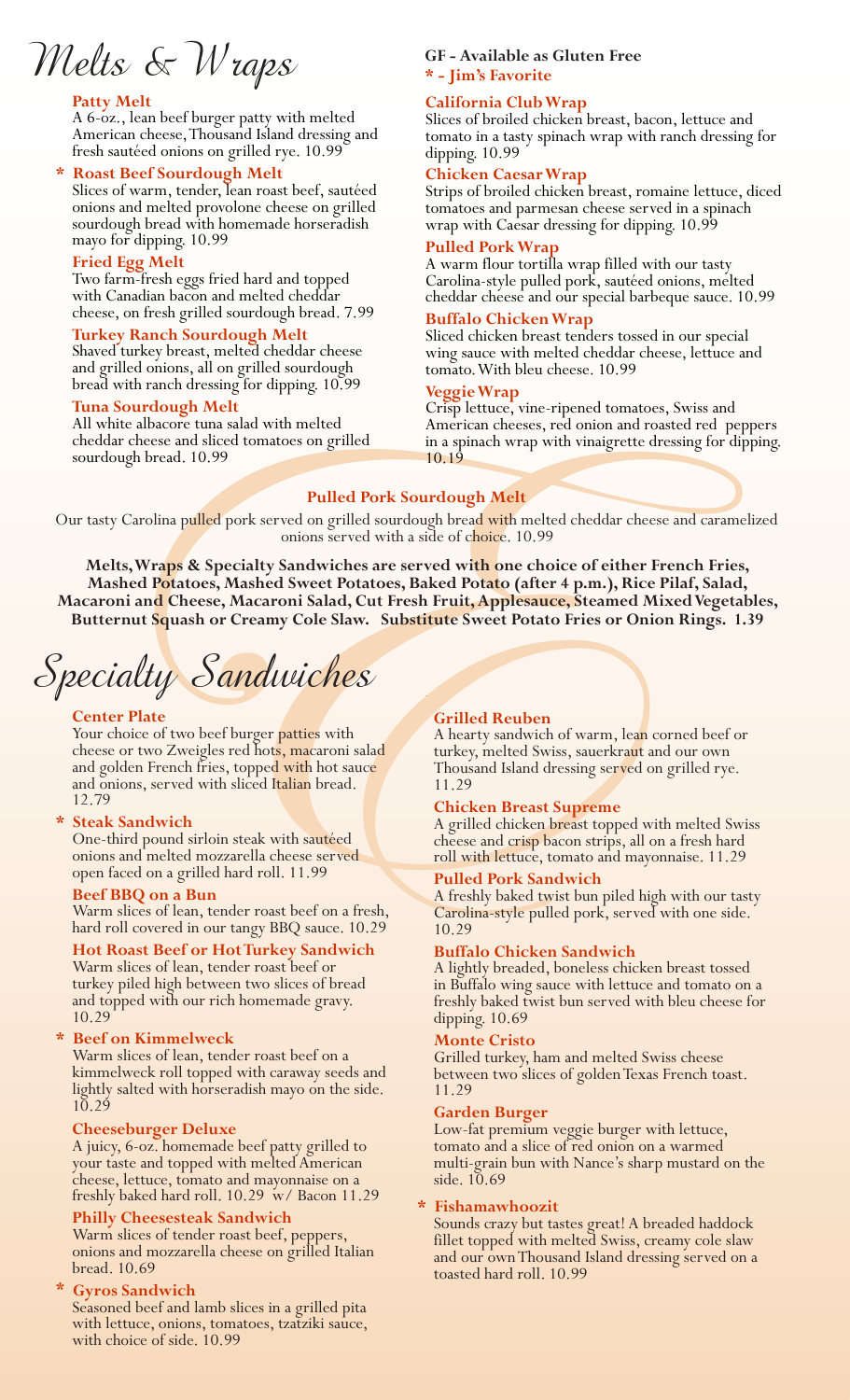Club Sandwiches

**GF - Available as Gluten Free \* - Jim's Favorite**

Served with your choice of side on toasted white, whole wheat, pumpernickel or rye bread. Sourdough bread add .50

**Cheeseburger Club**

A lean, one-third pound beef burger with cheese, bacon, lettuce, tomato and mayo. 11.29 **Roast Beef Club**

Sliced roast beef, Swiss cheese, bacon, lettuce, tomato and mayo. 11.29

**Chicken Salad Club** All white meat chicken salad, bacon, lettuce and tomato with mayo. 11.29

**\* Turkey Club** Sliced turkey, lettuce, bacon, tomato and mayo. 11.29 **B.L.T. Club**

Bacon, letuce, tomato and mayo. 11.29

**Tuna Fish Club**

White albacore tuna salad, American cheese, bacon, lettuce, tomato and mayo. 11.29

Paninis

All Paninis are served on a fresh ciabatta roll with choice of french fries, mashed potatoes, garden salad, creamy cole slaw, cut fresh fruit or homemade macaroni salad. Sweet potato fries add 1.39

# **Mediterranean Veggie**

Baby spinach, artichoke hearts, red onion, roasted red peppers, basil pesto and crumbled feta. 11.29

# **Turkey Pesto**

Sliced turkey breast, basil pesto, roasted red peppers and melted Swiss cheese. 11.29

# **Honey-Mustard Chicken**

Slices of grilled chicken breast, melted Swiss cheese, crisp bacon strips and honey mustard. 11.29

**Pulled Pork**

Carolina pulled pork with our Carolina red sauce, creamy cole slaw, cheddar cheese and BBQ sauce. 11.29 **Caprese**

Fresh mozzarella, ripe tomato slices, basil pesto and baby spinach leaves. 11.29

# Traditional Sandwich Favorites

Your choice of white, whole wheat, rye or pumpernickel, served with lettuce and mayo. Sourdough bread, hard roll, wrap (plain or spinach) .79 / Cheese (Swiss, American, or provolone) .99 / Tomato .79

**Sliced Turkey** 6.99 **Chicken Salad** 6.99 **Tuna Salad** 6.99

**\* Crabmeat Salad** 6.99 **Corned Beaf on Rye** 8.49 **Bacon, Lettuce & Tomato** 6.99

From a state of the state of the state of the state of the state of the state of the state of the state of the state of the state of the state of the state of the state of the state of the state of the state of the state **Grilled Cheese** 5.19 **Egg Salad** 5.19 **Fish Sandwich on a Bun** 6.99 **Grilled Cheese & Ham or Bacon** 6.99 **Western Egg Sandwich** 5.99

Kids' Meals

**Your Choice 5.99 For Children under 10! Not available for takeout. Add a Chocolate or Strawberry Kiddie Sundae for 2.19**

**Hamburger or Cheeseburger Broiled Skinless Chicken Breast Macaroni & Cheese Broiled Fish Fillet Fried Fish Fillet Chicken Nuggets Hot Dog Grilled Cheese**

**Spaghetti & Meatballs**

**Kids' meals include 2% or Whole Milk, Apple Juice or Soda, plus one side choice of:**

 **French Fries, Mashed Potatoes, Steamed Vegetables, Butternut Squash, Garden Salad, Applesauce, Potato Chips or Celery Sticks with Ranch Dressing**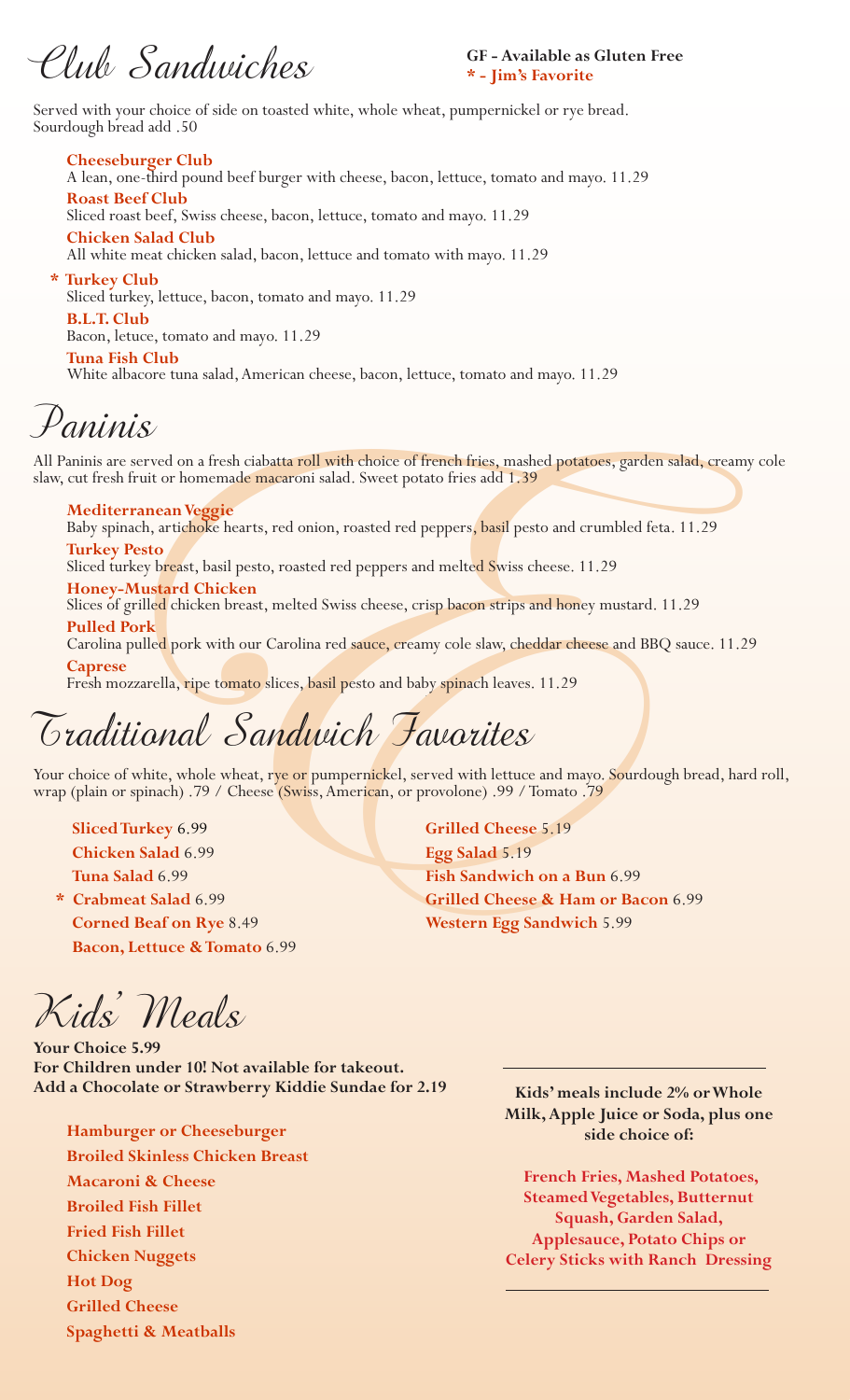Signature Meals

# **GF - Available as Gluten Free \* - Jim's Favorite, NS - No Side**

Unless noted otherwise, all dinners are served with two choices of either French fries, mashed potatoes, mashed sweet potatoes, baked potato (after 4 P.M.), rice pilaf, salad, macaroni & cheese, macaroni salad, cut fresh fruit, applesauce, steamed mixed vegetables, butternut squash, or creamy cole slaw. Substitute sweet potato fries add 1.39 Add 5 broiled or fried shrimp to any dinner for 7.99.

| Beef Entrées                                                                                                                                                                                                                                                                                                                                                                                                                                                                                                                                                                                                                                                                                                                                            |                                                                                                                                                                                                                                                                                                                                                                                                                                                                                                                                                                                                                                                                                                                                                                        |
|---------------------------------------------------------------------------------------------------------------------------------------------------------------------------------------------------------------------------------------------------------------------------------------------------------------------------------------------------------------------------------------------------------------------------------------------------------------------------------------------------------------------------------------------------------------------------------------------------------------------------------------------------------------------------------------------------------------------------------------------------------|------------------------------------------------------------------------------------------------------------------------------------------------------------------------------------------------------------------------------------------------------------------------------------------------------------------------------------------------------------------------------------------------------------------------------------------------------------------------------------------------------------------------------------------------------------------------------------------------------------------------------------------------------------------------------------------------------------------------------------------------------------------------|
| <b>GF Prime Rib Au Jus</b><br>Slow roasted for tenderness, prime rib served<br>to your taste. (Served Thursday, Friday &<br>Saturday after 4 p.m.) 10-oz. 20.99 / 12-oz. 22.99<br>$/16$ -oz. 26.99<br><b>GF Grilled Ribeye Steak</b><br>A 9-oz. ribeye steak, char-grilled to your taste.<br>18.29<br><b>GF</b> Grilled Shoulder Tenderloin<br>A lean, tender 6-oz. steak grilled to your taste and<br>served with your choice of sautéed mushrooms or<br>caramelized onions. 14.79<br><b>Homemade Meatloaf</b><br>Meatloaf topped with your choice of beef gravy or<br>tomato sauce. 12.29<br><b>London Broil</b><br>*<br>Lean, sliced flank steak, marinated, grilled and<br>served with our homemade mushroom gravy. 17.39<br>Poultry & Park Entrées | <b>NS Vegetable Stir Fry</b><br>A blend of Asian vegetables, sauteed in a sweet<br>teriyaki sauce. Served over rice.<br>With Steak or Shrimp. 13.99 With Chicken. 13.59<br><b>Beef Burgundy</b><br>Beef shoulder tender with mushrooms and pearl<br>onions in a classic burgundy wine sauce served over<br>a bed of egg noodles with a crisp garden salad, roll<br>and butter. 16.29<br><b>Beef Stroganoff Over Noodles</b><br>Beef shoulder tender slow cooked in a classic<br>strogan off sauce of beef stock with mushrooms,<br>onions and a hint of sour cream served over a bed<br>of egg noodles with a crisp garden salad, roll and<br>butter. 16.29<br><b>GF Baby Beef Liver</b><br>Grilled to your taste with sautéed onions and crisp<br>bacon strips. 17.39 |
| <b>GF Grilled Chicken Breasts</b>                                                                                                                                                                                                                                                                                                                                                                                                                                                                                                                                                                                                                                                                                                                       | * Chicken Tender Platter                                                                                                                                                                                                                                                                                                                                                                                                                                                                                                                                                                                                                                                                                                                                               |
| Two grilled, boneless, skinless chicken breasts.<br>13.29 One Chicken Breast 11.29<br><b>Chicken French</b>                                                                                                                                                                                                                                                                                                                                                                                                                                                                                                                                                                                                                                             | Five golden chicken breast tenders with choice of<br>BBQ or honey-mustard sauce for dipping. 11.99<br>* NS Greens & Beans                                                                                                                                                                                                                                                                                                                                                                                                                                                                                                                                                                                                                                              |
| A boneless, skinless chicken breast lightly battered<br>and sautéed in our classic lemon, chicken and white                                                                                                                                                                                                                                                                                                                                                                                                                                                                                                                                                                                                                                             | Sautéed escarole and cannellini beans with garlic                                                                                                                                                                                                                                                                                                                                                                                                                                                                                                                                                                                                                                                                                                                      |
| wine sauce. 14.69                                                                                                                                                                                                                                                                                                                                                                                                                                                                                                                                                                                                                                                                                                                                       | and chicken stock served with garlic toast only.<br>10.99 Add Penne Pasta 1.29 / Broiled Chicken                                                                                                                                                                                                                                                                                                                                                                                                                                                                                                                                                                                                                                                                       |
| * Roast Turkey Dinner                                                                                                                                                                                                                                                                                                                                                                                                                                                                                                                                                                                                                                                                                                                                   | Breast, Italian-style Meatballs or Sausage. 3.29                                                                                                                                                                                                                                                                                                                                                                                                                                                                                                                                                                                                                                                                                                                       |
| Oven-roasted turkey breast with sage dressing,<br>homemade gravy and cranberry sauce. 12.79                                                                                                                                                                                                                                                                                                                                                                                                                                                                                                                                                                                                                                                             | <b>Chicken &amp; Biscuit</b><br>$\mathbf{x}$                                                                                                                                                                                                                                                                                                                                                                                                                                                                                                                                                                                                                                                                                                                           |
| <b>GF Grilled Pork Chops</b>                                                                                                                                                                                                                                                                                                                                                                                                                                                                                                                                                                                                                                                                                                                            | Tender pieces of chicken breast with peas and<br>carrots in a light chicken gravy over sliced                                                                                                                                                                                                                                                                                                                                                                                                                                                                                                                                                                                                                                                                          |
| Two 6-oz. boneless, center-cut chops. 14.29                                                                                                                                                                                                                                                                                                                                                                                                                                                                                                                                                                                                                                                                                                             | buttermilk biscuits. With a choice of side. 11.99                                                                                                                                                                                                                                                                                                                                                                                                                                                                                                                                                                                                                                                                                                                      |
| One 6-oz. Chop 12.99<br><b>Southern Fried Chicken</b><br>Four pieces of honey-dipped fried chicken. 14.99                                                                                                                                                                                                                                                                                                                                                                                                                                                                                                                                                                                                                                               | <b>Chicken Parmesan</b><br>Served over spaghetti with one side choice. 14.99                                                                                                                                                                                                                                                                                                                                                                                                                                                                                                                                                                                                                                                                                           |
| Seafood Entrées                                                                                                                                                                                                                                                                                                                                                                                                                                                                                                                                                                                                                                                                                                                                         |                                                                                                                                                                                                                                                                                                                                                                                                                                                                                                                                                                                                                                                                                                                                                                        |
| <b>GF Broiled Seafood Platter</b>                                                                                                                                                                                                                                                                                                                                                                                                                                                                                                                                                                                                                                                                                                                       | <b>GF Shrimp Scampi</b>                                                                                                                                                                                                                                                                                                                                                                                                                                                                                                                                                                                                                                                                                                                                                |
| A 10-oz. haddock fillet, sea scallops and shrimp                                                                                                                                                                                                                                                                                                                                                                                                                                                                                                                                                                                                                                                                                                        | Ten white Gulf shrimp broiled in traditional gar-                                                                                                                                                                                                                                                                                                                                                                                                                                                                                                                                                                                                                                                                                                                      |
| (available fried upon request). 20.99                                                                                                                                                                                                                                                                                                                                                                                                                                                                                                                                                                                                                                                                                                                   | lic and lemon scampi butter over rice (GF) or                                                                                                                                                                                                                                                                                                                                                                                                                                                                                                                                                                                                                                                                                                                          |
| <b>Haddock French</b><br>A 10-oz. haddock fillet lightly battered and sautéed                                                                                                                                                                                                                                                                                                                                                                                                                                                                                                                                                                                                                                                                           | spaghetti with one side choice. 16.39<br><b>Fried Shrimp</b>                                                                                                                                                                                                                                                                                                                                                                                                                                                                                                                                                                                                                                                                                                           |
| in our lemon and white wine French sauce. 17.49                                                                                                                                                                                                                                                                                                                                                                                                                                                                                                                                                                                                                                                                                                         | Six lightly breaded, golden shrimp served with lemon                                                                                                                                                                                                                                                                                                                                                                                                                                                                                                                                                                                                                                                                                                                   |
| <b>GF</b> Maple-Glazed Salmon<br>Six ounces of moist, grilled Pacific salmon with a                                                                                                                                                                                                                                                                                                                                                                                                                                                                                                                                                                                                                                                                     | and cocktail sauce. 13.19                                                                                                                                                                                                                                                                                                                                                                                                                                                                                                                                                                                                                                                                                                                                              |
| maple glaze. 17.49                                                                                                                                                                                                                                                                                                                                                                                                                                                                                                                                                                                                                                                                                                                                      | * Haddock Fish Fry<br>A 10-oz. portion breaded and deep-fried with lemon                                                                                                                                                                                                                                                                                                                                                                                                                                                                                                                                                                                                                                                                                               |
| <b>Maryland Crab Cakes</b>                                                                                                                                                                                                                                                                                                                                                                                                                                                                                                                                                                                                                                                                                                                              | and tartar sauce. 13.99 (Battered Fish Fry available                                                                                                                                                                                                                                                                                                                                                                                                                                                                                                                                                                                                                                                                                                                   |
| Two Maryland Blue crab cakes served with<br>rémoulade dipping sauce. 17.39                                                                                                                                                                                                                                                                                                                                                                                                                                                                                                                                                                                                                                                                              | Fridays)<br><b>GF Broiled Haddock Fillet</b>                                                                                                                                                                                                                                                                                                                                                                                                                                                                                                                                                                                                                                                                                                                           |
| <b>GF Broiled Sea Scallops</b>                                                                                                                                                                                                                                                                                                                                                                                                                                                                                                                                                                                                                                                                                                                          | 10-oz. portion broiled with lemon and butter. 14.29                                                                                                                                                                                                                                                                                                                                                                                                                                                                                                                                                                                                                                                                                                                    |
| Sea scallops broiled with lemon and butter. 20.69                                                                                                                                                                                                                                                                                                                                                                                                                                                                                                                                                                                                                                                                                                       | <b>Parmesan Broiled Haddock</b>                                                                                                                                                                                                                                                                                                                                                                                                                                                                                                                                                                                                                                                                                                                                        |
| 10-oz. fillet in a light parmesan breading. 15.29<br>Pasta Entrées Served with a crisp garden salad, roll and butter.                                                                                                                                                                                                                                                                                                                                                                                                                                                                                                                                                                                                                                   |                                                                                                                                                                                                                                                                                                                                                                                                                                                                                                                                                                                                                                                                                                                                                                        |
| <b>Fettucine Alfredo 13.19</b>                                                                                                                                                                                                                                                                                                                                                                                                                                                                                                                                                                                                                                                                                                                          | Spaghetti & Meatballs                                                                                                                                                                                                                                                                                                                                                                                                                                                                                                                                                                                                                                                                                                                                                  |
| With Chicken 16.19 / With Shrimp. 17.19                                                                                                                                                                                                                                                                                                                                                                                                                                                                                                                                                                                                                                                                                                                 | Served with two Italian-style meatballs. 11.99                                                                                                                                                                                                                                                                                                                                                                                                                                                                                                                                                                                                                                                                                                                         |
| <b>Baked Ziti</b>                                                                                                                                                                                                                                                                                                                                                                                                                                                                                                                                                                                                                                                                                                                                       | <b>Eggplant Parmesan</b>                                                                                                                                                                                                                                                                                                                                                                                                                                                                                                                                                                                                                                                                                                                                               |
| Ziti baked with parmesan and mozzarella cheeses<br>and topped with meat sauce. 11.99                                                                                                                                                                                                                                                                                                                                                                                                                                                                                                                                                                                                                                                                    | Lightly breaded eggplant cutlets, topped with meat<br>sauce over a bed of spaghetti. 13.19                                                                                                                                                                                                                                                                                                                                                                                                                                                                                                                                                                                                                                                                             |
| <b>Baked Lasagna</b>                                                                                                                                                                                                                                                                                                                                                                                                                                                                                                                                                                                                                                                                                                                                    | * Homemade Macaroni & Cheese 11.99                                                                                                                                                                                                                                                                                                                                                                                                                                                                                                                                                                                                                                                                                                                                     |

Filled with meat and three different cheeses, topped with homemade meat sauce. 13.19

# **Gnocchi**

Served in your choice of marinara sauce or basil pesto with fresh grated parmesan. Served with a crisp garden salad, roll and butter. 12.99 Add Chicken Breast, Meatballs or Sausage. 2.59

With Chicken 14.59 / With Shrimp. 15.59 **Meatless sauce is available upon request.**

kalamata olives, diced tomatoes, feta and

Ziti tossed lightly with olive oil, artichoke hearts,

**Mediterranean Pasta Toss**

roasted red peppers. 12.59